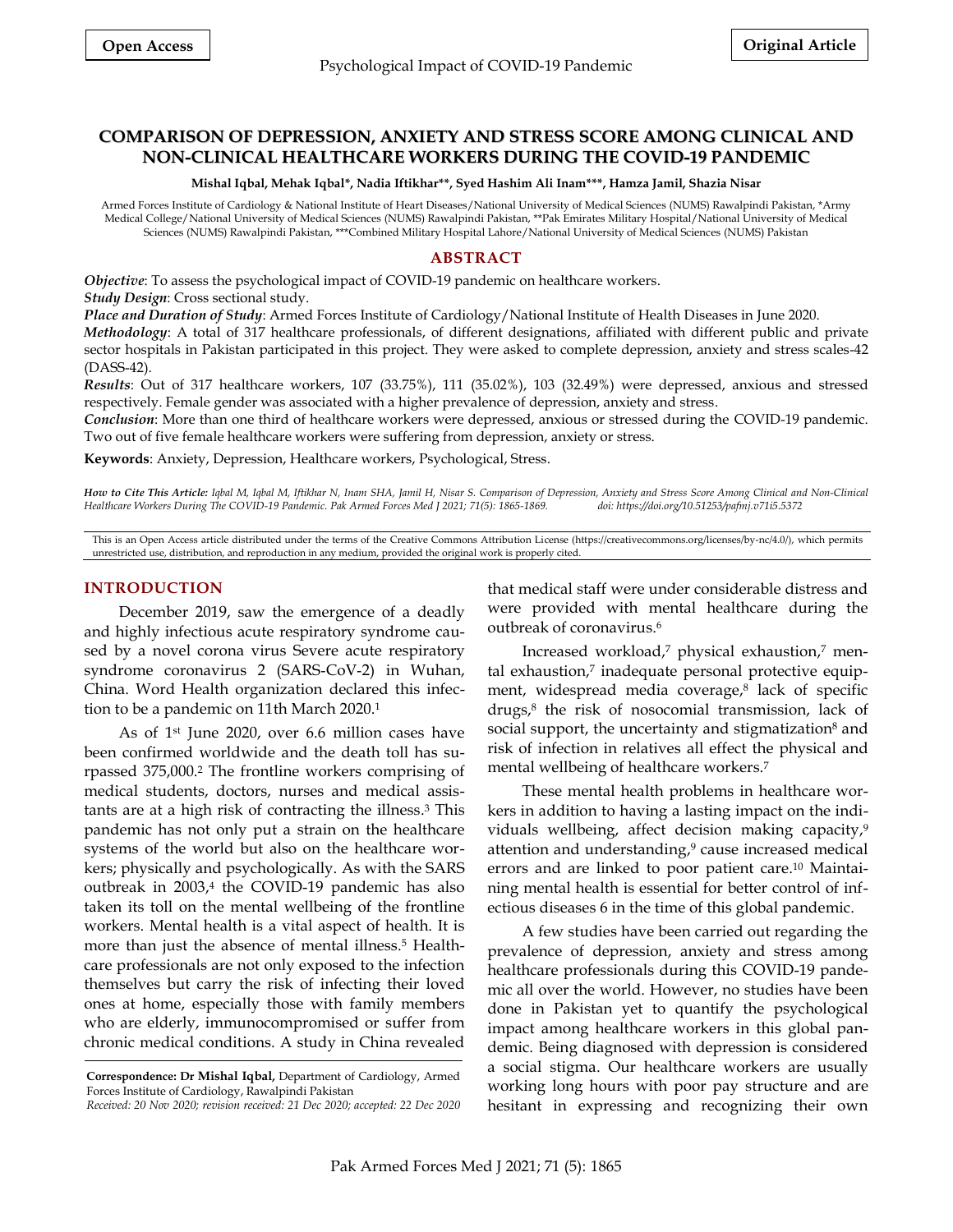anxiety and depression. There is very little data on the prevalence of depression, stress and anxiety in the time of coronavirus on healthcare workers.

Our primary outcome was to assess the magnitude of the psychological impact in terms of the frequency of depression, anxiety and stress among healthcare workers and our secondary outcome was to compare this between males and females. We also tried to find a relationship between family history of psychiatric disorder and depression, anxiety and stress and to assess the frequency of healthcare workers having suicidal ideation.

### **METHODOLOGY**

This study was carried out on healthcare professionals of various public and private sector hospitals of Pakistan, in the month of June 2020 the midst of the coronavirus pandemic, to identify healthcare professionals struggling with depression, anxiety and stress.

**Inclusion Criteria**: Healthcare workers-medical students, house officers, medical officers, postgraduate trainees, consultants, nurses, healthcare administrators, dentists and medical assistants.

**Exclusion criteria**: Non-consenting individuals were excluded.

Sample size was calculated using WHO sample size calculator taking confidence interval 95%, margin of error 5%. A total of 317 healthcare workers participated in this study. Non probability consecutive sampling technique was used. Each of these healthcare workers was categorized into those whose work involved interaction with patients, which included patients of COVID-19 infection and also other inpatients and outpatients and nonclinical-who worked in basic health sciences or medical students who are currently not interacting with patients.The prevalence of depression, anxiety and stress were assigned by distributing by a predesigned, pre validated questionnaire Depression Anxiety Stress Scales 42 (DASS 42), after written informed consent. Depression, anxiety and stress symptoms were assessed on the basis of DASS 42. Personal demographic details, family history of psychiatric disorder and suicidal intent were also recorded. This study was approved by the institutional ethical review board (27/ 4/R&D/2020/83).

Data was analyzed using Statistical Pakage for Social Science (SPSS) version-23. Mean and standard deviation were calculated for numerical variables whereas frequency and percentage for categorical variables. The chi square test was used. The *p*-value of ≤0.05 was considered significant.

### **RESULTS**

A total of 317 healthcare professionals participated in our study, 122 (38.5%) were male and 195 (61.5%) were female. The healthcare professionals included 62 (19.56%) consultants, 6 (1.89%) consultants from basic health sciences, 52 (16.40%) post graduate trainees, 28 (8.83%) house officers, 47 (14.83%) medical students, 33 (10.41%) medical officers, 47(14.83%) nurses, 10 (3.15%) medical assistants, 17 (5.36%) healthcare administrators and 15 (4.73%) dentists. The mean age was  $33.93 \pm 11.56$  years with the range from 18-80 years.

Of the total participants, 210 (66.25%) din't have depression while 107 (33.75%) were depressed. Out of 25 (20.49%) males were depressed 8 (6.55%) mild, 6 (4.91%) moderate, 3 (2.45%) severe and 8 (6.55%) extremely severe] while 97 (79.50%) were not depressed. Among the females, 113 (57.94%) did not have depression and 82 (42.05%) females were depressed 32 (16.41%) mild, 18 (9.23%) moderate, 12 (6.15%) severe and 20 (10.25%) extremely severe] while 206 (64.98%) participants had no anxiety while 111 (35.02%) had anxiety. Twenty seven (22.13%) males were anxious 7 (5.73%) mild, 9 (7.37%) moderate, 2 (1.63%) severe and 9 (7.37%) extremely severe] and 84 (43.07%) females had anxiety 19 (9.74%) mild, 21 (10.76%) moderate, 18 (9.23%) severe and 26 (13.33%) extremely severe] and stress was present in 103 (32.49%) of the healthcare professionals. 24 (19.67%) males 9 (7.37%) mild, 5 (4.09%) moderate, 7 (5.73%) severe and 3 (2.45%) extremely severe and 79 (40.51%) females 22 (11.28%) mild, 20 (10.25%) moderate, 27 (13.84%) severe and 10 (5.12%) extremely severe] were stressed (Figure-1).

In our healthcare workers, we had 245 (77.3%) individuals in clinical specialties; involving direct contact with patients and 72 (22.7%) healthcare workers were in nonclinical specialties; not involved in direct patient contact. Our results showed that from the clinical group 72 (29.38%), 77 (31.42%) and 73 (29.79%) participants were depressed, anxious and stressed respectively. However, in the nonclinical group 35 (48.61%), 34 (47.22%) and 30 (41.66%) participants were depressed, anxious and stressed respectively. The difference between clinical and nonclinical groups was statistically significant for depression (*p*=0.002), and anxiety (*p*=0.014) with the nonclinical group being more effected while the difference between the two groups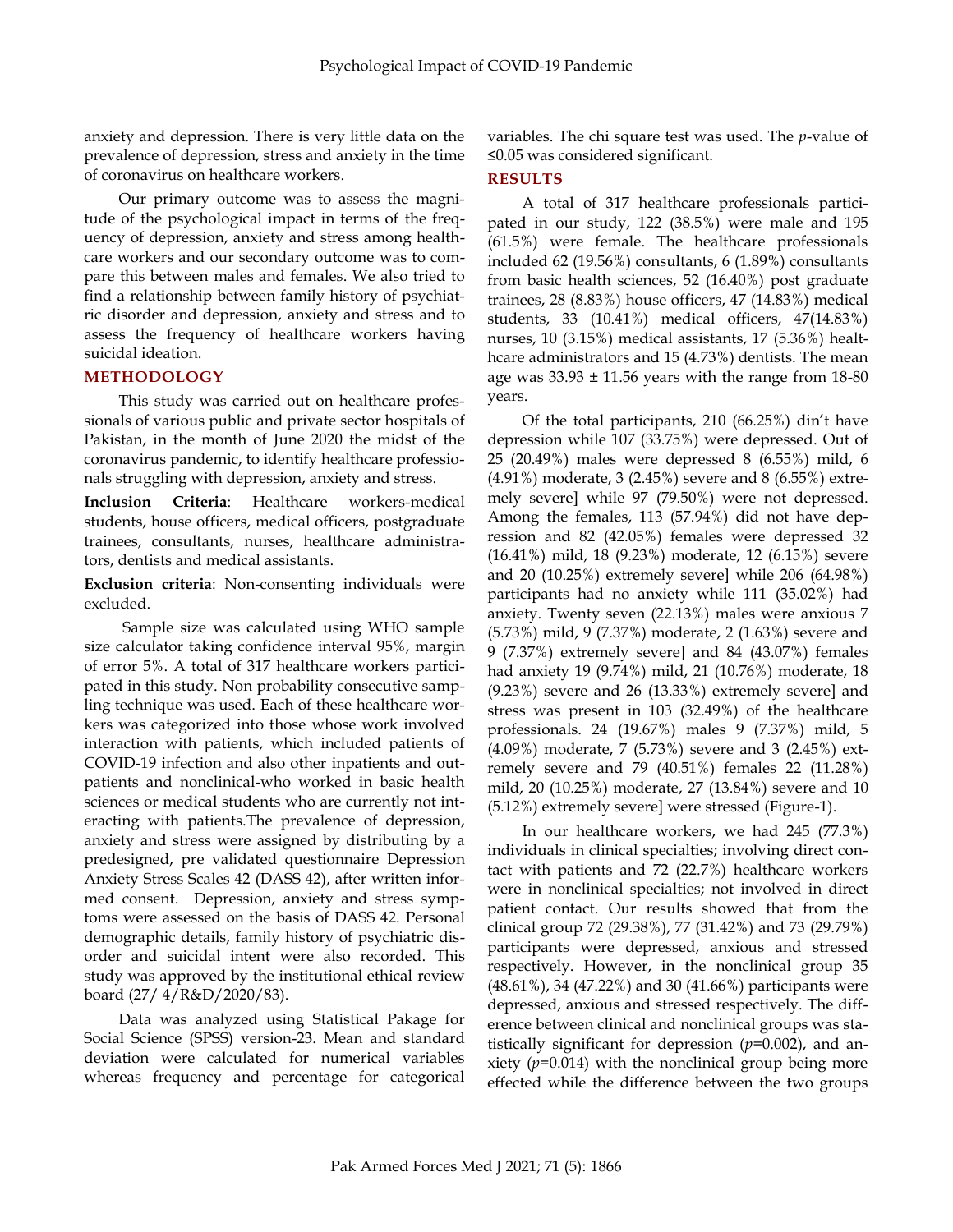was not statistically significant for stress (*p*=0.059) shown in Table.

**Table: Association of depression, anxiety and stress in clinical and nonclinical healthcare workers.** 

|               |     | <b>Health Care Workers</b> |            |            |
|---------------|-----|----------------------------|------------|------------|
| Parameters    |     | Clinical                   | Non        | $p$ -value |
|               |     |                            | Clinical   |            |
| Depression    | Yes | 72 (29.38)                 | 35(48.61)  | 0.002      |
|               | No  | 173 (70.62)                | 37 (51.39) |            |
| Anxiety       | Yes | 77 (31.42)                 | 34 (47.22) | 0.014      |
|               | No  | 168 (68.58)                | 38 (52.78) |            |
| <b>Stress</b> | Yes | 73 (29.79)                 | 30(41.6)   | 0.059      |
|               | No  | 172 (70.21)                | 42(58.4)   |            |

Out of 29 (9.1%) participants had a family history of psychiatric disorders. Out of the 107 depressed participants, 14 (13.08%) participants had a family history of psychiatric disorder while the other 93 (86.92%) did not have any family history of depression. Of the 111 healthcare workers with anxiety, 15 (13.51%) participants had a family history of psychiatric disorder while 96 (86.49%) did not. Of the 103 participants with stress, 16 (15.53%) had a family history of psychiatric problems while 87 (84.47%) did not. Those with a family history of a psychiatric disorder were more likely to be stressed but not depressed or anxious (Figure-2).



**Figure-1:Depression, anxiety and stress in healthcare workers expressed percentages.**





Out of 54 (17%) participants had suicidal ideation whereas 261 (82.3%) did not. 2 of the participants gave no response to this question. None of the participants had attempted suicide.

#### **DISCUSSION**

As of 1st June 2020, a total of 76,332 confirmed cases of and 1621 deaths from COVID-19, have been reported from Pakistan. <sup>11</sup> This pandemic, just like any natural disaster may result in anxiety or depression. 12 Being a healthcare worker during a global pandemic is bound to cause mental health problems. 3,7 It is thus a priority to monitor the prevalence of depression, anxiety and stress in healthcare workers so as to address these issues and provide support in these difficult times.

Our study revealed that among healthcare workers 33.75% suffered from depression, 35.02% from anxiety and 32.49% from stress. More than one third of all healthcare workers suffered from depression, anxiety and stress. Females at 61.5% comprised more than half of the healthcare workers. Females were statistically more significantly affected by depression, anxiety and stress, 42.05% females were depressed, 43.08% females suffered anxiety while 40.51% females were stressed.

A study from china<sup>8</sup> on 1257 healthcare workers found that 60.8% were nurses, and 39.2% were physicians; 60.5% worked in hospitals in Wuhan, and 41.5% were frontline health care workers. Out of 50.4% participants reported symptoms of depression, 44.6% anxiety, 34% insomnia and 71.5% distress. Nurses, women, frontline healthcare workers, and those working in Wuhan, China, reported more severe degrees of all measurements of mental health symptoms than other healthcare workers. 8

A study from Singapore, <sup>13</sup> on 470 patients found 14.5% participants screened positive for anxiety, 8.9% for depression, 6.6% for stress. This low level could be related to the fact that there were no deaths reported from Singapore at the time this article was written and there was overall mental preparedness and strict infection control measures in place.

A systematic review from Norway, <sup>14</sup> included 59 studies to examine the psychological effects on clinicians working to manage novel viral outbreaks, reporting on a total of 54,707 healthcare workers. The prevalence of general psychological distress across the studies ranged from 7-97% (median 37%), anxiety 9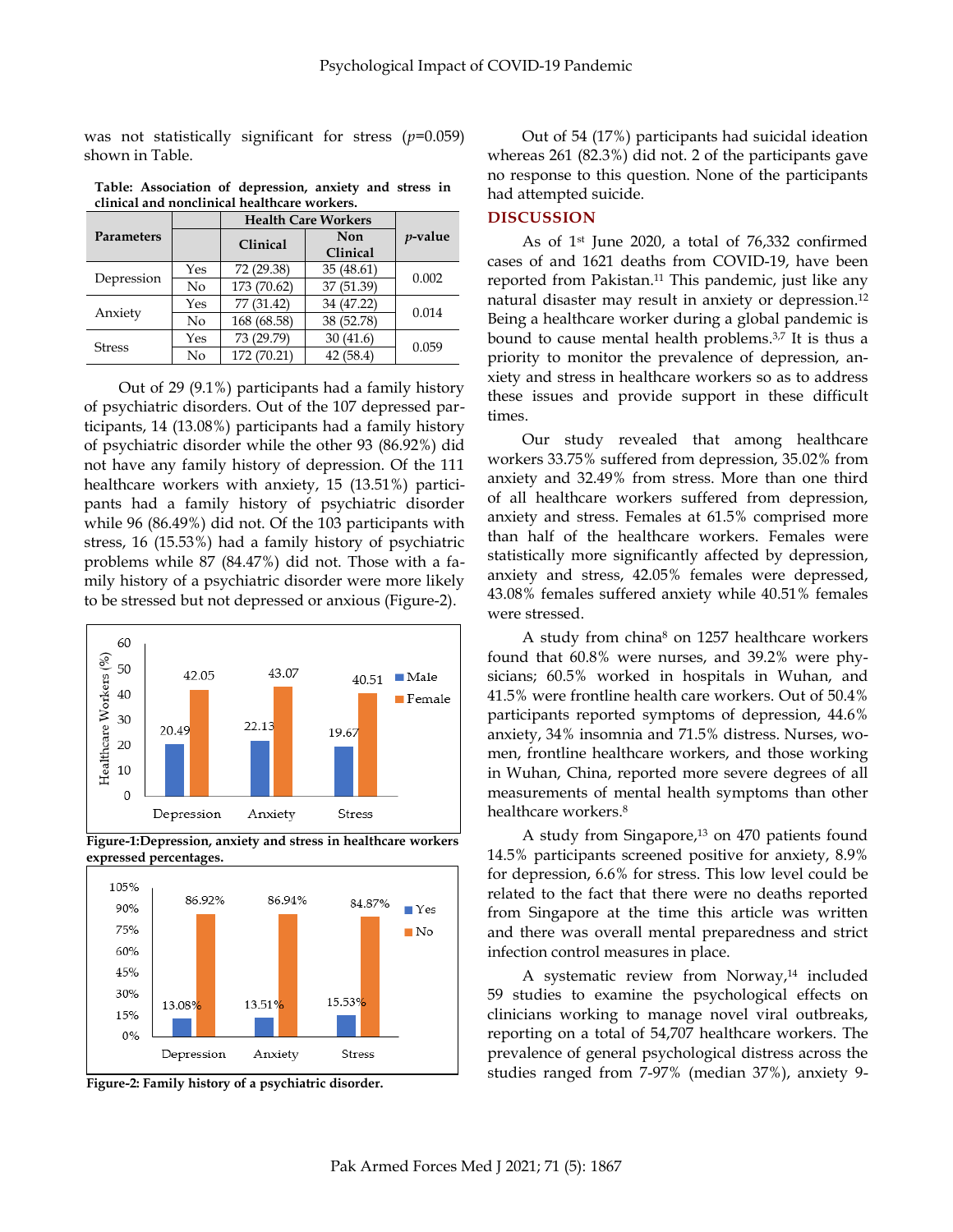90% (median 24%), depression 5-51% (median 21%), and sleeping problems 34-65% (median 37%). 14

Another study on anxiety, depression, insomnia and the overall psychological problems in healthcare workers during the COVID-19 pandemic in China showed a prevalence of 46.04%, 44.37%, 28.75% and 56.59%, respectively. <sup>15</sup> The prevalence of the overall psychological problems in physicians, medical residents, nurses, technicians and public health professionals was 60.35%, 50.82%, 62.02%, 57.54% and 62.40%, respectively. <sup>15</sup> Frontline healthcare workers had a higher risk of anxiety, insomnia and overall psychological problems as compared to healthcare workers who did not participate in frontline work.

A research on 4679 doctors and nurses from 348 hospitals in 31 provinces of mainland China revealed the prevalence of psychological distress, anxiety symptoms, and depressive symptoms were 15.9%, 16%, and 34.6%. 16

A systematic review and meta-analysis of data from 10 studies in healthcare workers calculated the pooled prevalence of depression to be 22.8%, 7 less than our prevalence. It also found the pooled prevalence of anxiety in 12 studies to be the 23.21%. <sup>7</sup> They found the prevalence of depression and anxiety to be higher in females, <sup>7</sup> as in our study.

Another review on healthcare workers reported extensive strain due to stress as well as depression and anxiety symptoms. <sup>17</sup> Severe degrees of those symptoms were found in 2.2-14.5% of participants. 17

Another study from china on 230 medical frontline workers found the incidence of anxiety was 23.04% and the incidence in female medical staff was higher than in males (25.67% vs 11.63%). 18

An odd observation in our study was that healthcare workers, working directly in contact with patients, were less likely to be depressed, anxious or stressed as compared to those not working in direct contact with patients. It is possible that the extensive media coverage and hype created by social networks contributed to their psychological state.

Clear communication, limitation of shift hours, detailed guidance on the use of personal protective equipment, specialized training on handling of COVID-19 patients can all reduce anxiety caused by the unfamiliarity and uncontrollability of the current situation. It is vital to provide mental health support tailored to individual needs through multidisciplinary teams comprising of mental health professionals.

### **CONCLUSION**

One out of every three healthcare workers is suffering from depression, anxiety or stress. The prevalence rates for depression, anxiety and stress are significantly higher for female healthcare workers, with 40% of women in the healthcare team suffering from depression, anxiety or stress.

DASS 42 is in the English language which made it difficult for some groups of healthcare workers to take the survey because of the language barrier.

#### **Conflict of Interest:** None.

#### **Authors' Contribution**

MI: Study design, concept, data analysis, data collection, interpretation drafting, MI: Literature review, questionnaire design, data collection and analysis, drafting, NI: Study concept, literature review, data collection, data analysis, editing, SHI: Questionnaire design, write up, data collection and analysis, HJ: Study concept, literature review, data interpretation and editing, SN: Data collection interpretation analysis and drafting.

### **REFERENCES**

- 1. Organization WH. WHO Director-General's opening remarks at the media briefing on COVID-19-11 March 2020 [Internet] Available from: https://www.who.int/dg/speeches/detail/ who-director-general-s-opening-remarks-at-the-media-briefingon-COVID-19---11-march-2020 [Accessed on June 11, 2020].
- 2. The Space Report; CNN. June 1 coronavirus news 2020. [Internet] Available from: [https://edition.cnn.com/world/live-news/](https://edition.cnn.com/world/live-news/coronavirus-pandemic-06-01-20-intl/index.html) [coronavirus-pandemic-06-01-20-intl/index.html](https://edition.cnn.com/world/live-news/coronavirus-pandemic-06-01-20-intl/index.html) [Accessed on June 11, 2020].
- 3. Sim MR. The COVID-19 pandemic: major risks to healthcare and other workers on the front line. Occup Environ Med 2020; 77(5): 281-282.
- 4. Wu P, Fang Y, Guan Z, Fan B, Kong J, Yao Z, et al. The psychological impact of the SARS epidemic on hospital employees in China: exposure, risk perception, and altruistic acceptance of risk. Can J Psych 2009; 54(5): 302-311.
- 5. WHO. Mental health: strengthening our response. [Internet] Available from: https://www.who.int/news-room/fact-sheets/ detail/mental-health-strengthening-our-response [Accessed on June 11, 2020].
- 6. Chen Q, Liang M, Li Y, Guo J, Fei D, Wang L, et al. Mental health care for medical staff in China during the COVID-19 outbreak. Lancet Psych 2020; 7(4): e15-e16.
- 7. Pappa S, Ntella V, Giannakas T, Giannakoulis VG, Papoutsi E, Katsaounou P. Prevalence of depression, anxiety, and insomnia among healthcare workers during the COVID-19 pandemic: A systematic review and meta-analysis. Brain Behav Immun 2020; 88(2): 901–907.
- 8. Lai J, Ma S, Wang Y, Cai Z, Hu J, Wei N, et al. Factors associated with mental health outcomes among health care workers exposed to coronavirus disease 2019. JAMA Netw Open 2020; 3(3): e203976.
- 9. Kang L, Li Y, Hu S, Chen M, Yang C, Yang BX, et al. The mental health of medical workers in Wuhan, China dealing with the 2019 novel coronavirus. Lancet Psych 2020; 7(3): e14-e18.
- 10. Coentre R, Faravelli C, Figueira ML. Assessment of depression and suicidal behaviour among medical students in Portugal. Int J Med Educ 2016; 7(1): 354-363.